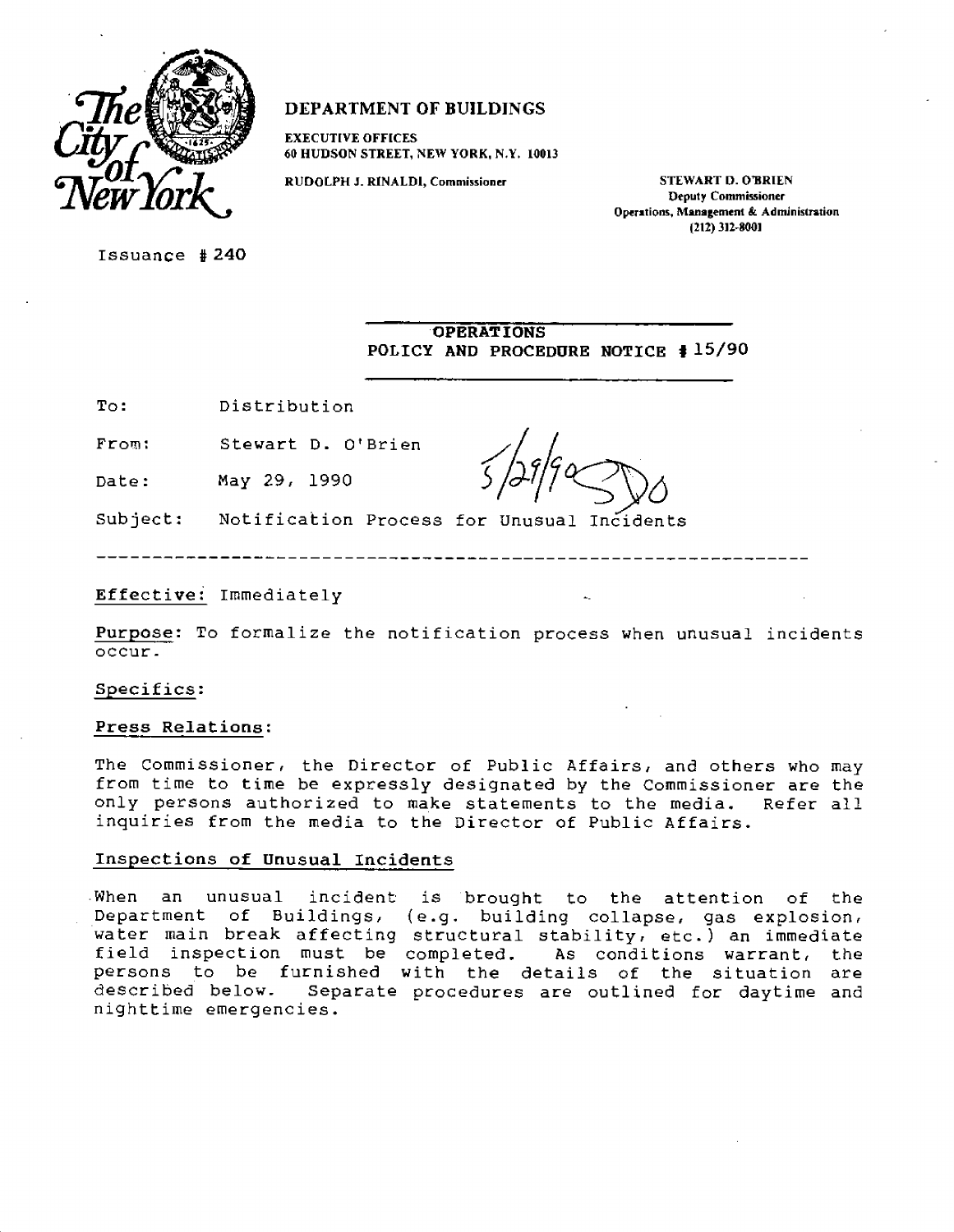## **Daytime Emergency**

If an incident occurs during normal working hours, the following notification and inspection procedures must be followed.

- **1. Field Inspector:** Upon notification of an unusual incident, the field inspector notifies his supervisor and proceeds immediately to the site. The supervisor will notify his or her Borough Division Chief as well as the Executive Chief Inspector that an inspector is proceeding to the site. The Deputy Borough **inspector is proceeding to the site. The Deputy Borough Superintendent will also be apprised. After completing an inspection, the field inspector will notify his or her Borough or Division Chief or Director regarding the situation at the site.**
- **2. Borough or Division Chief or Director: When the field inspector calls, the Chief or Director obtains all information regarding the**  incident from the field inspector. The Chief or Director must ascertain the scope of the incident and the full nature of the problem. In addition, the Chief or Director will review all<br>office records to determine if there are any outstanding to determine if there are any outstanding<br>blaints, plans or other documents on file violations, complaints, plans or other documents consistent with PPN 12/90. The Deputy Borough Superintendent is responsible for finalizing the (ES-1) Profile Information Form and forwarding it to the Executive Chief Inspector. If the Executive Chief Inspector is unavailable, the information will be reported to the Assistant Commissioner of Operations. If the Assistant Commissioner is unavailable, the Deputy Commissioner shall be briefed on the situation.
- **3. Operations Office:** The Operations executive contacted will take the following actions:
- A. Dispatch a Borough Superintendent, Deputy Borough Superintendent, Division Chief or Director, or other Department of Buildings executive to the scene. If no appropriate executive can be reached, the person initially contacted by the Borough Division Chief or Director is designated as the departmental representative.
- B. Brief the Director of Public Affairs about the situation.
- C. Assure that the Commissioner is fully briefed on the situation.